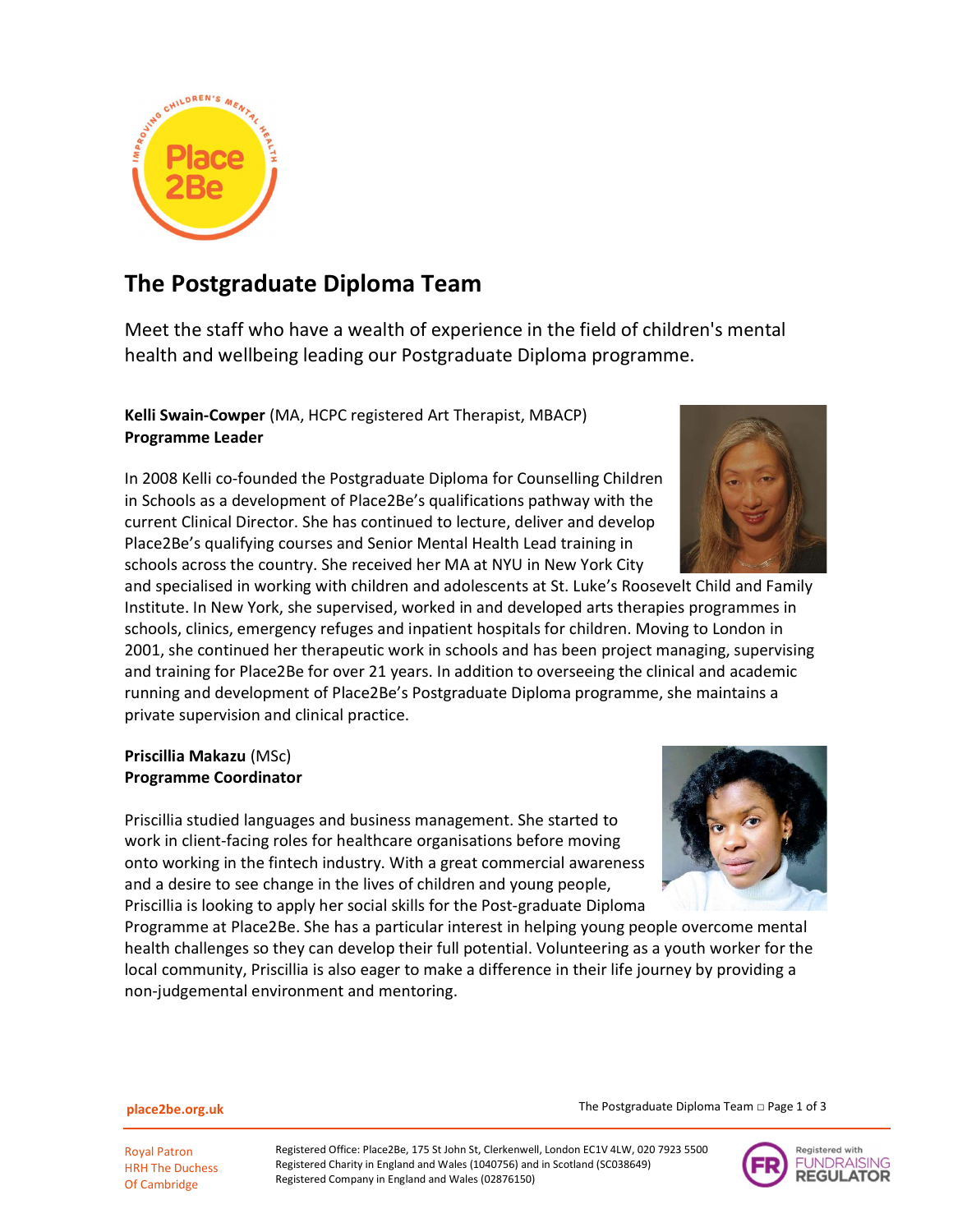### Emma Starr (MA) Programme Manager

Emma's academic background is in Sociology and Childhood Studies with a particular interest in children's agency. They've worked in a variety of front-line educational and administrative roles in both national and international charities before joining the training team at Place2Be in 2019. As Programme Manager, Emma oversees the non-clinical running of the Postgraduate Diploma programme and overall development of Place2Be's professional qualifications courses. Having completed a Level 3 Certificate in Counselling Skills Emma hopes to work

therapeutically with children and young people in the future.

## Carleen Kirk (PGDIP, MBACP) PGDip Tutor

Having completed a university degree in the Netherlands, Carleen moved to the UK 20 years ago. After completing a degree in the fundamentals of counselling and psychotherapy at the CCPE, she provided one to one teaching support for children with learning difficulties whilst also doing Psychoanalytical Observational Studies at the Tavistock. Carleen has experience working with

young victims of serious crimes and piloted a restorative justice programme with the Sutton Youth Offending Team. She subsequently completed the Postgraduate Diploma at Place2Be and has gone on to work in both primary and secondary schools. She currently works as a school counsellor in a large primary school and has been developing their mental health service as a whole school approach. Most recently, she joined the Place2Be as a trainer on the Postgraduate Diploma course and continues to be passionate about children's voices within systems and has a particular interest in the mind-body connection.

## Jo Mundy (PGDIP, MBACP) PGDip Tutor

Jo worked in a range of allied health professional roles for Social Services, the NHS and a consortium of charities before retraining as a Child and Adolescent Counsellor. She was as a Place2Be Counsellor on Placement for over 4 years and completed the Postgraduate Diploma for Counselling Children in Schools with Place2Be in 2016. She has worked in both primary and secondary schools,

setting up counselling services and providing support for children, families and staff in schools. Jo worked for Place2Be as a School Project Manager for several years and recently set up a new project as a Mental Health Practitioner in a busy inner-city secondary school. Jo particularly enjoys supporting supervisees and students in developing their clinical skills.

Registered Office: Place2Be, 175 St John St, Clerkenwell, London EC1V 4LW, 020 7923 5500 Registered Charity in England and Wales (1040756) and in Scotland (SC038649) Registered Company in England and Wales (02876150)

The Postgraduate Diploma Team □ Page 2 of 3